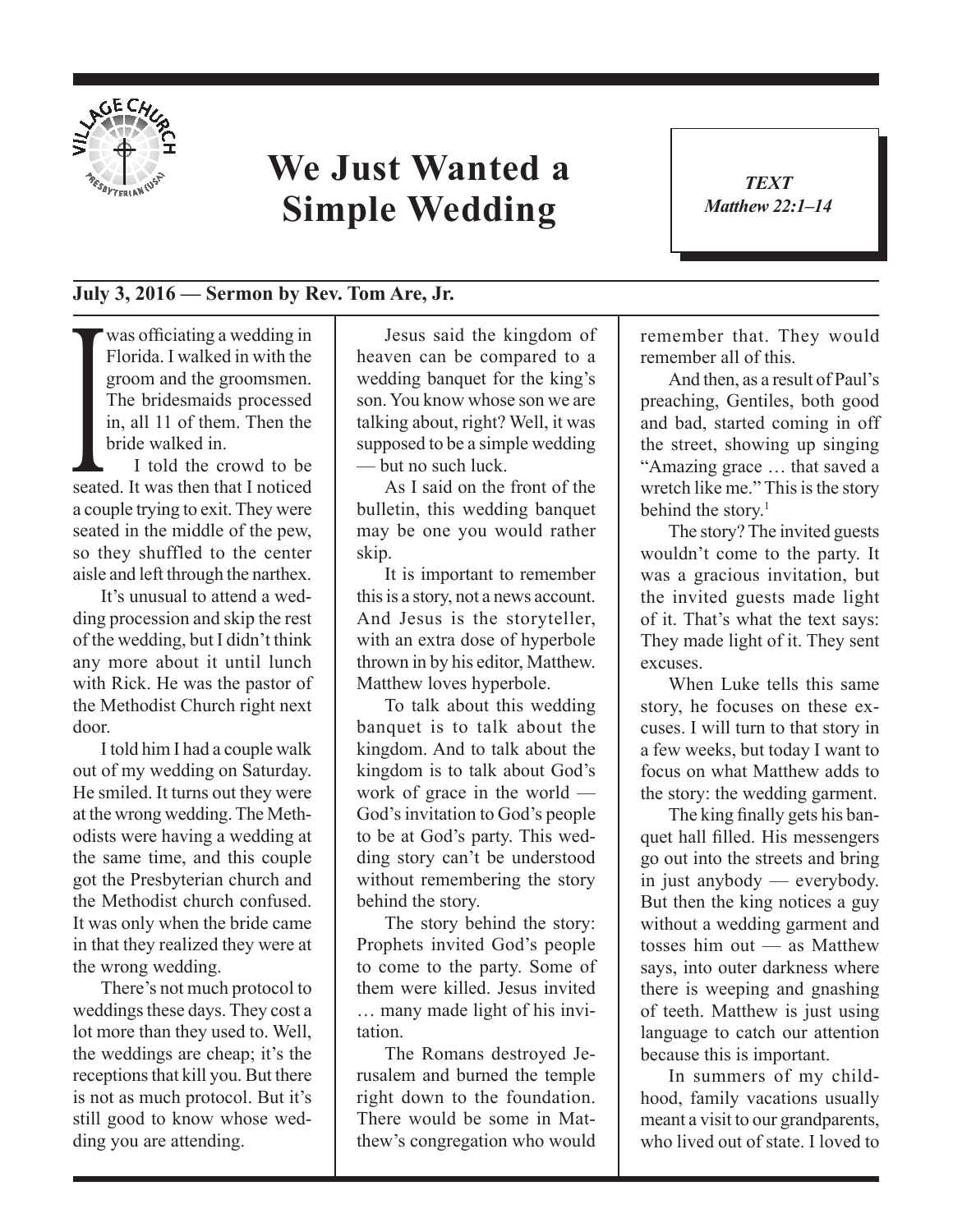2

visit my grandparents. My grandmother had a way of making me feel like I was the most important human being in the world. We would pull in the driveway. She would be on the front porch. "Get over here," she would say. "I haven't seen you in a month of Sundays." She talked like that. "You are getting so big; just look at you. Now get over here and give me a hug!"

Nobody treats you like that. Think about it. When is the last time you showed up at work and someone said, "Get over here and give me a hug! Look at you — you are getting so big"? Just grandparents.

But that same grandmother, who greeted me with hugs and made peach cobbler just because it was my favorite, if she saw me thwack my younger brother (because he was annoying and deserved it) would say, "Tom, you do that again, and I will hang you by your thumbs!" Really? This woman? My thumbs?

No, not in a million years. It was just grandmother language to say "This is important. Be kind to each other; it matters."

I think Matthew was a grandmother. He talks like one: weeping and gnashing of teeth. He's saying, *The king's banquet is important. Don't make light of it. The kingdom of heaven matters.*

But what's with this wedding garment? I mean the guy got picked up off the street. He probably didn't think that morning, "Well, I'd better throw a wedding garment in my lunch box, just in case."<sup>2</sup> This king, who insists they all be invited, now tosses him out because he

didn't have the right garment? What's that about?

I got invited to a Christmas party. I wrote down the time and the date, then tossed the invitation. That was a mistake. I'm sure the dress code was mentioned on the invitation.

I showed up, and everyone was dressed to the nines: black tie; dresses that glittered. I don't even own a tux. There I was in my Christmas sweater. I stepped into the foyer (I should say "foyeh"). I took one look around and decided I should leave. But I was too slow. Like our vigilant king, the host spotted me. "Tom, so glad you could make it. Come here, let me introduce you to everyone." It was an awkward 15 minutes, me and my Christmas sweater. I would have grabbed a tray and started serving beverages, but those guys were dressed better than I was.

But here's the thing: The host didn't throw me out. I can imagine the fun conversation he had at breakfast the next morning, but he didn't throw me out.

What's so important about a wedding garment?

I was talking with a friend recently. I said, "You should come to Village sometime. I think you would like the people there."

"What should I wear?" he asked.

"Clothes," I said. "We are big on clothes; but other than that, if you come, I don't care what you wear."

Why does this poor guy get tossed? Well, it's not because he didn't change his clothes. It's because he didn't change his heart. Clothing is a metaphor.

In the early church, when new converts to the church were baptized, they put on a new baptismal garment. The old was cast aside, the new garment was worn. It was a symbol of claiming a new life in Christ, of becoming a new person — or at least being on the journey to become the person Christ calls you to be.

It is this baptismal garment that Ephesians has in mind when it reads, "Clothe yourselves with the new self."<sup>3</sup> It's all over the New Testament. Colossians reads, "Clothe yourselves with compassion, kindness, humility, meekness and patience."<sup>4</sup>

And then Paul says in Galatians, "As many of you as were baptized into Christ have clothed yourselves with Christ."5 These are the clothes we wear at the king's banquet.

Matthew says, "You have been invited." That's grace. Don't make light of grace. Don't be casual about the love of God in your life. You don't get invited to the king's banquet and belly up to the shrimp cocktail, wiping your sticky fingers on your T-shirt. You don't do that if you remember whose banquet it is.

This guy evidently forgot whose banquet he was attending. He thought it was just for him. He forgot this was the son's banquet.

This is a story about grace about the gracious love of God that calls you by name and says, "I want you at my party." But this is a story that reveals that grace has expectations.

My brother is eight years younger than me. I remember